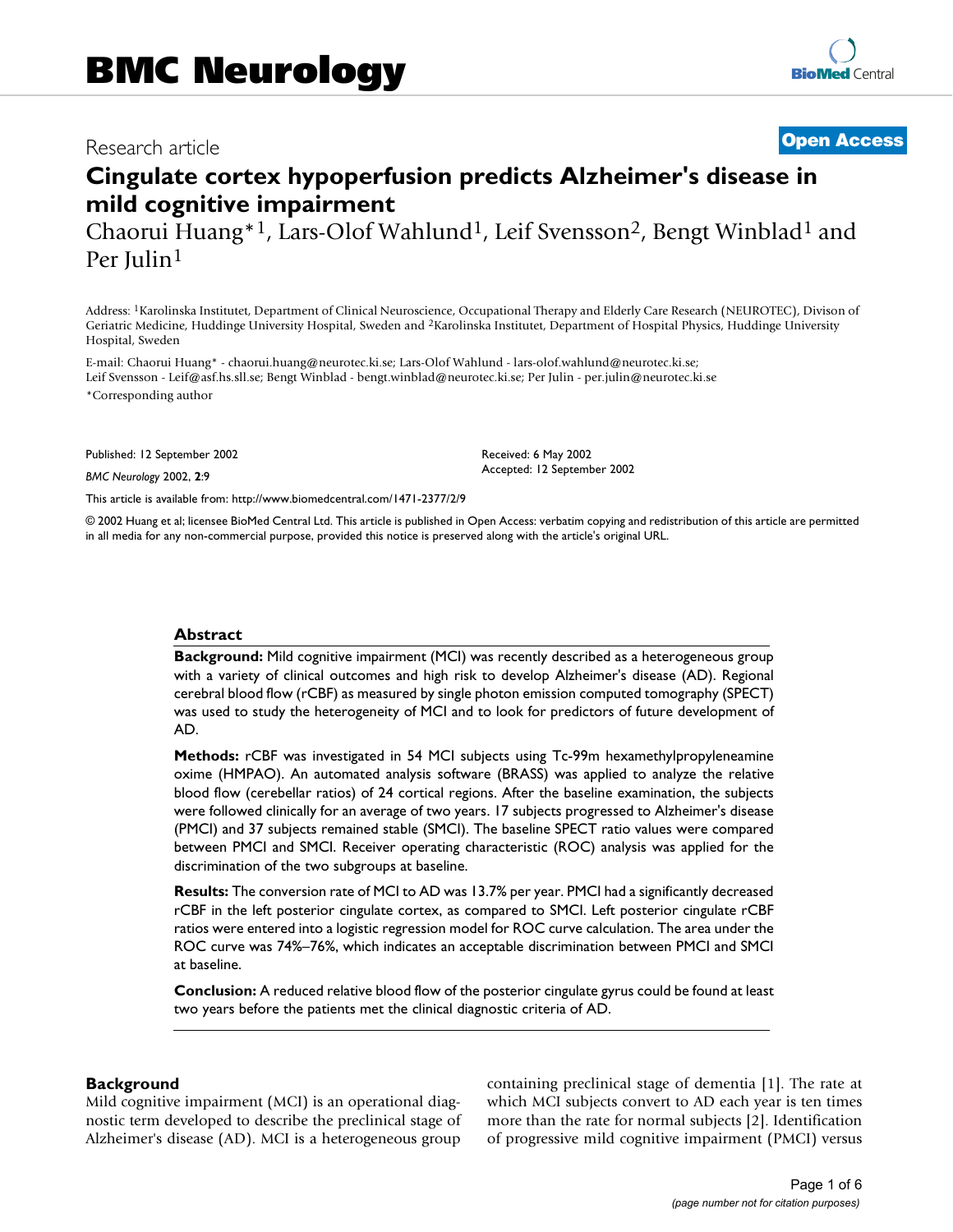non-progressive mild cognitive impairment subjects (SM-CI) is currently of great theoretical interest and practical importance. Early therapeutical interventions are more likely to be effective and the improvement of clinical outcome may significantly reduce the heavy economic and social burden.

The utility of functional imaging techniques, such as single photon emission computed tomography (SPECT) and positron emission computed tomography (PET) for the study of regional abnormalities in AD has been established [3,4]. There is agreement that metabolic reduction and hypoperfusion in the parietal, temporal cortex and limbic system are consistent findings in AD that often correlate with cognitive functions [3,4]. However, sensorimotor cortex, pons, and cerebellum were found to be relatively preserved [5,6].

In contrast, functional imaging findings for the preclinical stage of AD are inconsistent [7,8]. Kennedy et al. showed that there was decreased metabolism in the tempo-parietal region in patients before they met the clinical criteria of AD [7]. A marked metabolic reduction in the posterior cingulate gyrus was reported in the transitional stage of AD patients by Minoshima et al. [6]. Kogure et al.'s study used a statistical parametric mapping (SPM) technique for group comparisons and found a significant bilaterally decreased rCBF in the posterior cingulate gyrus and precunei in MCI subjects, as compared to controls at least two years before they met the clinical diagnosis of AD [8]. However, only few studies have looked at the heterogeneity of MCI. Johnson et al. demonstrated that SPECT was a promising method for the diagnosis of PMCI, in which the combination of the cingulate gyrus, hippocampal-amygdaloid complex and thalamus identified more than 80% of the subjects who would progress to AD after a 16.7 month follow-up  $[9]$ .

The present study assessed baseline regional cerebral blood flow (rCBF), using an automated ROI-based analysis software, in a group of MCI subjects who were followed clinically for about two years. Specifically, we wanted to examine preclinical changes of dementia, and to assess the clinical prediction of dementia and diagnostic accuracy of SPECT for separating PMCI and SMCI at baseline.

### **Methods** *Subjects selection*

Fifty-four MCI patients were evaluated. The patients were selected from all individuals consecutively investigated for suspected dementia at the geriatric clinic, Huddinge University Hospital. Patients were primarily referred from General practitioners. The clinic serves the large Stockholm area with approximately 2 million inhabitants. All

subjects with a diagnosis of MCI at the initial investigation were included in the study. Patients with other medical psychiatric diagnosis were excluded. No subject received either psychotropic medication or an acetylcholinesterase inhibitor likely to influence the results of SPECT scanning.

All subjects underwent general medical, neurological, psychiatric and neuropsychological evaluation, as well as neuroimaging diagnostic procedures (SPECT and MRI) at the initial investigation. The subjects were clinically followed for  $28.9 \pm 16.3$  months on average. After the follow-up period, 17 MCI subjects have progressed to AD. These MCI subjects were defined as PMCI. 37 remained MCI and did not fulfill the criteria of dementia during the observation time. These MCI subjects were defined as SM-CI. The baseline PMCI and SMCI did not differ with respect to age (PMCI (years):  $63.6 \pm 7.3$ , SMCI (years):  $60.3$  $\pm$  8.5), gender (PMCI (f/m): 9/8, SMCI (f/m): 24/13), follow-up time (PMCI (months)  $26.6 \pm 19.0$ , SMCI (months)  $29.7 \pm 16.6$ ) and MMSE (PMCI:  $26.2 \pm 2.0$ , SM-CI:  $27.0 \pm 2.3$ ).

# *Diagnosis*

Subjects who were diagnosed as MCI did not fulfill the diagnostic criteria for dementia according to DSM-IV criteria and did not have evidence of impairment in social or occupational functioning, but performed at least 1.5 SD below average for their age on at least one neuropsychological test [10]. Progressive mild cognitive impairment (PMCI) referred to the MCI subjects who converted to Alzheimer's disease according to the DSM-IV criteria during the follow up and stable mild cognitive impairment (SMCI) was defined as the subjects who still did not fulfill the criteria for dementia according to DSM-IV during the observation time.

# *Neuropsychological tests*

All subjects were tested by experienced psychologist with five subtests (Information, Digit Span, Similarities, Block Design and Digit Symbol) from the Wechsler Adult Intelligence Scale-Revised (WAIS-R), Trail Making Test A and B, free and recognition words from the Stockholm Geriatric Research Center (SGRC) [11,12]. The general level of cognition was assessed by the Mini-Mental State Examination (MMSE) [13].

# *Single photon emission computed tomography (SPECT)*

Each subject was injected with 1000 Mbq Tc-99m-HM-PAO (Ceretec, Amersham Ltd) in a quiet surrounding with eyes closed. Acquisition started 30 minutes after injection. Data were collected in 64 projections evenly spread through 360 degrees with a single headed rotating gamma camera (Siemens Diacam) with a total acquisition time of 32 minutes. Tomographic slices were reconstruct-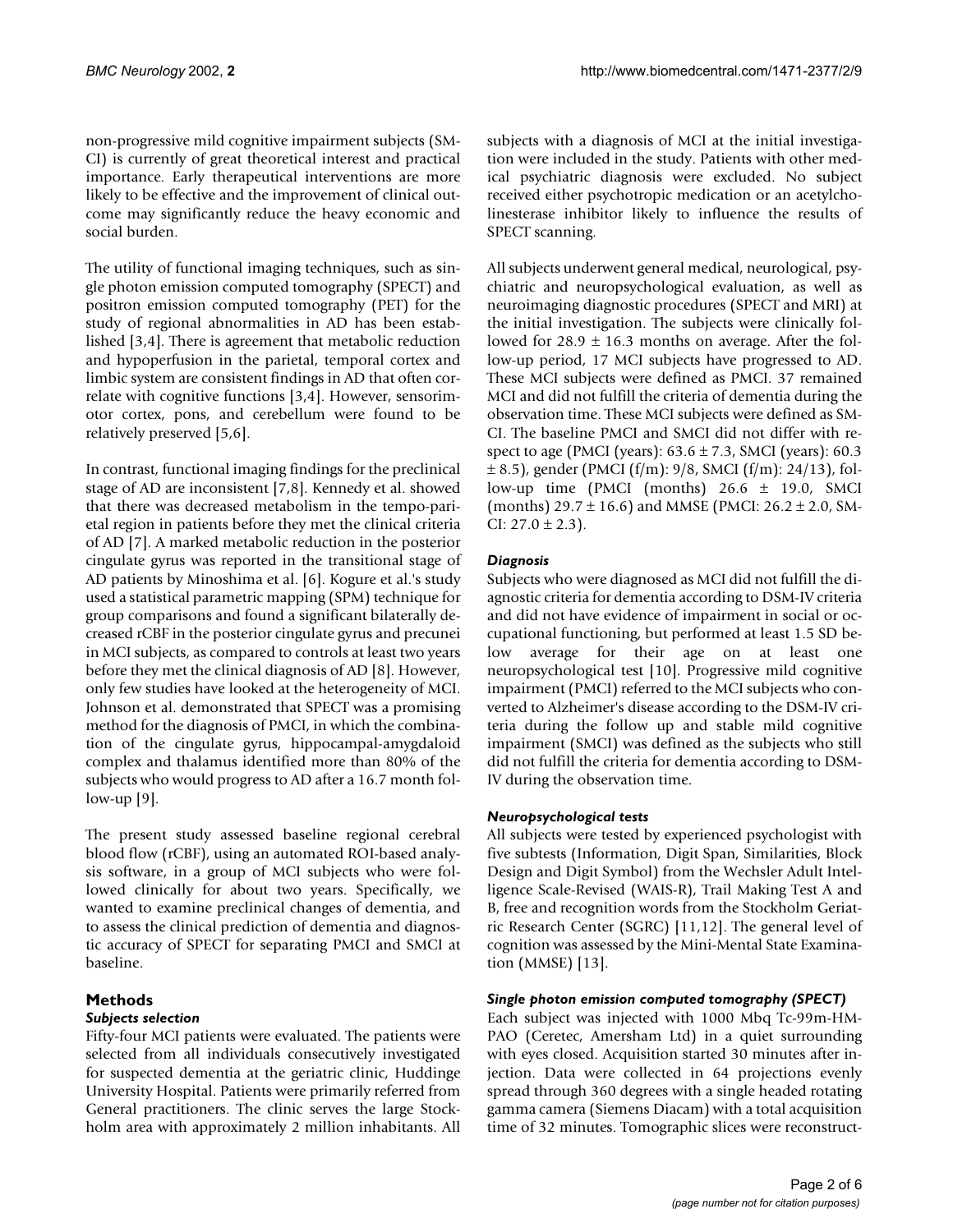

#### **Figure 1**

Regional cerebral blood flow measured with SPECT. a) Mean image of progressive mild cognitive impairment (PMCI). b) Mean image of stable mild cognitive impairment (SMCI). c) Region map with marked posterior cingulate.

ed using an iterative algorithm (Hosem, Nuclear Diagnostics AB, Sweden) with Chang attenuation correction (Attenuation coefficient: 0.12 cm-1). Data were formatted as a 3D dataset with  $64 \times 64 \times 64$  cubic voxels with 3.5 mm sides. The resolution in a tomographic slice was measured to be 10.2 mm (FWHM). The reconstructed data sets were post-filtered with a Butterworth filter, cutoff 0.7 cm-1.

#### *SPECT registration and quantification*

Image registration and quantification were performed with the BRASS software developed by Nuclear Diagnostics (London, England and Stockholm, Sweden) [14]. The patient datasets were iteratively registered using 9 parameter linear registration to a normal template using normalized mutual information as similarity function. The software uses a map of 46 volumes-of-interest (VOIs) that encompass the entire brain [15]. The subjects were normalized according to cerebellar cortex. Mean image of PMCI and SMCI and the region map were obtained (figure 1).

The quantification evaluations were performed in 28 cortical regions, since they are the most interesting regions in AD. The region selected were bilateral sensorimotor, occipital, parietal, anterior and posterior dorsal frontal, anterior and posterior orbital frontal, parieto-temporal, medial, lateral and posterior temporal lobe, temporal pole as well as bilateral anterior and posterior cingulate cortex. The relative regional cerebral blood flow (rCBF) in the selected regions were calculated as cerebellar ratios. (Mean value of region/mean value of bilateral cerebellar cortex.)

### *Statistics*

The baseline VOI results of PMCI and SMCI subjects were compared using t-test,  $p < 0.05$  was considered to the significant level, uncorrected for multiple comparisons, because of the relative small sample size. The VOIs with significantly different rCBF between groups were entered into a logistic model. Receiver operating characteristic (ROC) analysis was applied for the discrimination between PMCI and SMCI.

# **Results**

#### *Conversion rate*

The conversion rate of MCI to AD was 13.7% per year.

#### *Brain perfusion of PMCI and SMCI*

The mean and standard deviation of each relative rCBF value was shown in Table 1. The box-and-whisker plots of Left Posterior Cingulate ratio value were shown in figure 2. There was one outlier in SMCI group. T-test was performed within the whole group (W) and after excluding the outlier (O), separately. PMCI group had a significantly decreased rCBF in the left posterior cingulate cortex (0.84  $\pm$  0.07) compared to SMCI (W: 0.91  $\pm$  0.11, t = -2.3529, p  $= 0.0224$ , O:  $0.92 \pm 0.09$ , t = -3.2602, p = 0.0020). The blood flow of the left parieto-temporal lobe had a tendency to decrease in PMCI (0.88  $\pm$  0.07) compared to SMCI (W: 0.91  $\pm$  0.05, t = -1.8326, p = 0.0726, O: 0.91  $\pm$  0.05, t  $= -1.9911$ ,  $p = 0.0518$ ).

#### *Logistic regression*

The rCBF of left posterior cingulate cortex was entered into a logistic regression model for the differential diagnosis between PMCI and SMCI at baseline within the whole group (Estimate: -7.17 (-13.89, -0.45), Standard Error 3.43,  $p = 0.037$ ). ROC analysis was performed with  $74\%$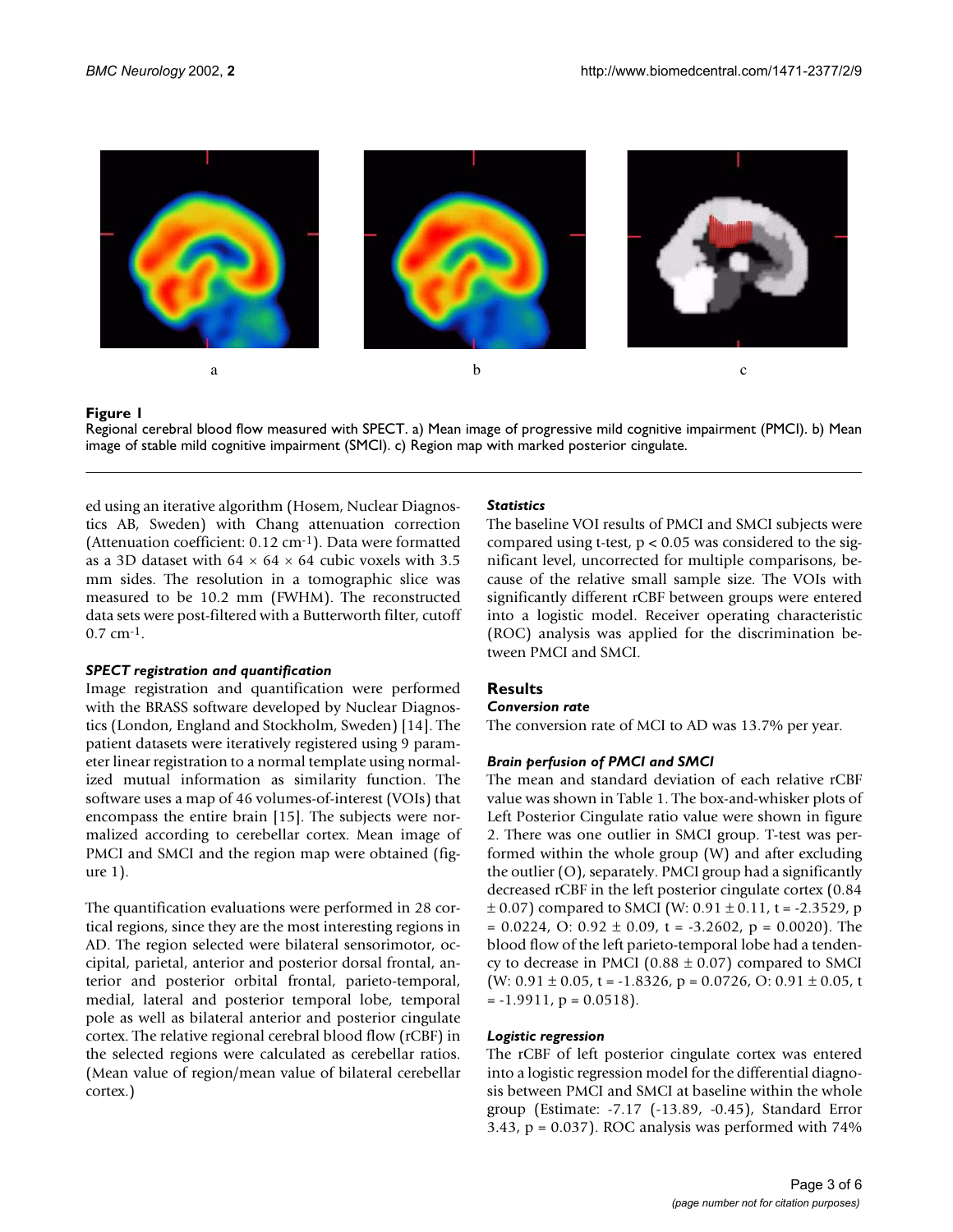

#### **Figure 2**

Box-and-whisker plots of relative regional blood flow in Left Posterior Cingulate. PMCI: progressive mild cognitive impairment. SMCI: stable mild cognitive impairment.

of the area under the curve. An alternative logistic regression was performed after we excluded the outlier (Estimate: -12.41 (-21.10, -3.73), Standard Error 4.43, p = 0.005) and the area under the ROC curve was 76%.

#### **Discussion**

The present study showed that the conversion rate of MCI to AD was 13.7% per year, which is comparable with other cohorts of MCI-patients [2]. Using a recently developed automated analysis program for rCBF analysis in individual patients, we found posterior cingulate hypoperfusion to be the earliest deficit in the transitional stage of AD. A logistic regression applied for the ROC curve calculation gave an area under the curve of 74%–76% indicating an acceptable discrimination of the posterior cingulate cortex between PMCI and SMCI at baseline.

It was reported in Fox et al's study, using compression mapping of serial magnetic resonance images, that genetically at risks subjects had posterior cingulate atrophy years before the onset of dementia [16]. Our SPECT study was not corrected by MRI. The results could be influenced by partial volume effect. However, several studies found that posterior cingulate had reduced metabolism in preclinical dementia, even after the correction of atrophy [17]. MRI will be performed in our following SPECT study. For the clinical purpose, the current findings might be valuable for the prediction of dementia in the heterogeneous group of subjects presenting with MCI.

Posterior cingulate cortex was found to participate in cognitive functions such as memory and spatial orientation [18]. The associations of the posterior cingulate cortex with medial temporal lobe structures have been demonstrated in previous studies. This might imply a major role in memory-related functions of the cingulate cortex. Area 23a and 29/30 of posterior cingulate afferents terminate in the entorhinal cortex, subiculum has projections to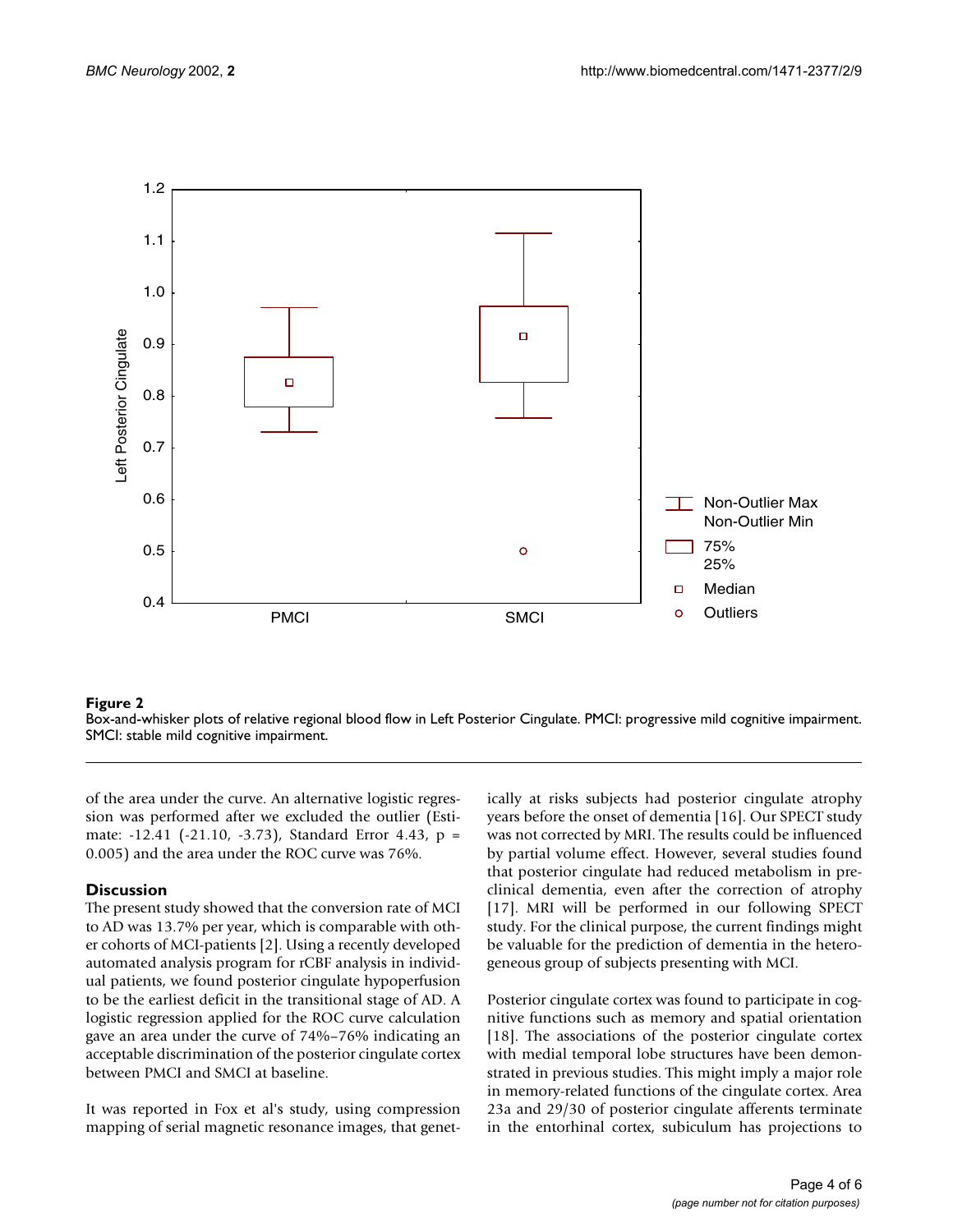| Table 1: Means and standard deviations of relative blood flow in |  |  |
|------------------------------------------------------------------|--|--|
| <b>PMCI and SMCI</b>                                             |  |  |

| Regions                          | Mean (SD)  |             |  |
|----------------------------------|------------|-------------|--|
|                                  | PMCI       | SMCI        |  |
|                                  |            |             |  |
| L sensorimotor                   | 0.90(0.05) | 0.91(0.05)  |  |
| R sensorimotor                   | 0.89(0.04) | 0.90(0.05)  |  |
| L occipital lobe                 | 0.90(0.06) | 0.92(0.05)  |  |
| R occipital lobe                 | 0.89(0.06) | 0.91(0.05)  |  |
| L superior parietal lobe         | 0.87(0.06) | 0.90(0.06)  |  |
| R superior parietal lobe         | 0.87(0.06) | 0.89(0.07)  |  |
| L anterior dorsal frontal lobe   | 0.84(0.04) | 0.83(0.06)  |  |
| R anterior dorsal frontal lobe   | 0.85(0.04) | 0.85(0.07)  |  |
| L posterior dorsal frontal lobe  | 0.89(0.04) | 0.89(0.06)  |  |
| R posterior dorsal frontal lobe  | 0.90(0.04) | 0.90(0.06)  |  |
| Lanterior orbital frontal lobe   | 0.84(0.04) | 0.84(0.06)  |  |
| R anterior orbital frontal lobe  | 0.85(0.05) | 0.84(0.07)  |  |
| L posterior orbital frontal lobe | 0.88(0.04) | 0.87(0.06)  |  |
| R posterior orbital frontal lobe | 0.86(0.05) | 0.86(0.06)  |  |
| L parieto-temporal lobe          | 0.88(0.07) | 0.91(0.05)  |  |
| R parieto-temporal lobe          | 0.89(0.06) | 0.91(0.06)  |  |
| L medial temporal lobe           | 0.82(0.05) | 0.83(0.07)  |  |
| R medial temporal lobe           | 0.82(0.04) | 0.81(0.06)  |  |
| L lateral temporal lobe          | 0.91(0.06) | 0.91(0.07)  |  |
| R lateral temporal lobe          | 0.90(0.05) | 0.90(0.06)  |  |
| L posterior temporal lobe        | 0.94(0.06) | 0.95(0.06)  |  |
| R posterior temporal lobe        | 0.93(0.06) | 0.94(0.06)  |  |
| L temporal pole                  | 0.78(0.06) | 0.80(0.07)  |  |
| R temporal pole                  | 0.78(0.05) | 0.78(0.06)  |  |
| L anterior cingulate cortex      | 0.88(0.06) | 0.89(0.08)  |  |
| R anterior cingulate cortex      | 0.88(0.06) | 0.89(0.08)  |  |
| L posterior cingulate cortex     | 0.84(0.07) | 0.91(0.11)  |  |
| R posterior cingulate cortex     | 0.80(0.08) | 0.85(0.129) |  |

L: left, R: right

area 29/30 and parahippocampus also have wide associations with the posterior cingulate region [19,20]. Several investigators showed that the posterior cingulate cortex contributes to the spatial orientation and spatial working memory which might rest on the association of parietal area 7 and parahippocampal gyrus with the spatially selective firing in layer II of entorhinal cortex [18].

Preclinical AD has been reported having the neuropathological features of mild AD, including neurofibrillary tangles and neuritic plagues in the medial temporal lobe [21]. Some studies demonstrated that the initial neuronal lesions develop in the entorhinal cortex [22]. Gomez-Isla et al. reported that the predromal phase of AD patients had a 60% of neuron loss in layer II of the entorhinal cortex and 40% loss in layer IV, as compared to controls [23]. However, no pathological changes have been reported in the posterior cingulate. Based on the above findings, we hypothesize that in the preclinical stage of AD, isolation of the posterior cingulate cortex from the input and output of the medial temporal lobe structures is probably an important mechanism for the deficits of cognitive function seen in PMCI subjects. Such cortico-cortical disconnection might subsequently result in the decreased rCBF found in the posterior cingulate cortex. It was also reported that the antero-dorsal nucleus of the thalamus had pathological changes in preclinical AD [22]. A study of rhesus monkey showed that the antero-dorsal nucleus associates with area 29 of the posterior cingulate gyrus [24]. According to the disconnection hypothesis, a lesion of the antero-dorsal nucleus in transitional AD might also contribute to the subsequent hypoperfusion showed in the posterior cingulate cortex.

A metabolic reduction of the posterior cingulate was also found in lewy body disease, indicating that the involvement of the posterior cingulate might be a common pathophysiological process in neurodegenerative disease [25]. In addition, our study showed that the parieto-temporal association cortex had a relatively mild hypoperfusion in PMCI at baseline. However, previous studies have indicated that hypoperfusion of the parietal-temporal cortex was a typical and consistent finding in AD, which suggests that the parieto-temporal association cortex might be only slightly affected at the preclinical stage of dementia, but significantly develops as the disease spreads [8].

# **Conclusion**

Topographical analysis of rCBF in preclinical AD using SPECT and an automated VOI-based analysis could show a reduced relative blood flow in the posterior cingulate cortex at least two years before the subjects with MCI met the clinical diagnostic criteria of AD. Cingulate hypoperfusion is a promising marker for the early detection of AD in the heterogeneous group of subjects presenting with mild cognitive impairment.

# **Competing interests**

None declared.

# **Authors' Contributions**

CH, participated in the design of the study, carried out the SPECT analysis, statistical analysis and drafted the manuscript. L-OW, participated in the design and coordination, was responsible for the evaluation of clinical diagnosis and in the general supervision of the project. LS, was responsible for SPECT examinations, SPECT data basing and participated in the SPECT image analysis. BW, participated in the design and coordination of the study. PJ, conceived of the study and participated in the design, coordination and supervised the SPECT image and statistical analysis. All authors read and approved the final manuscript.